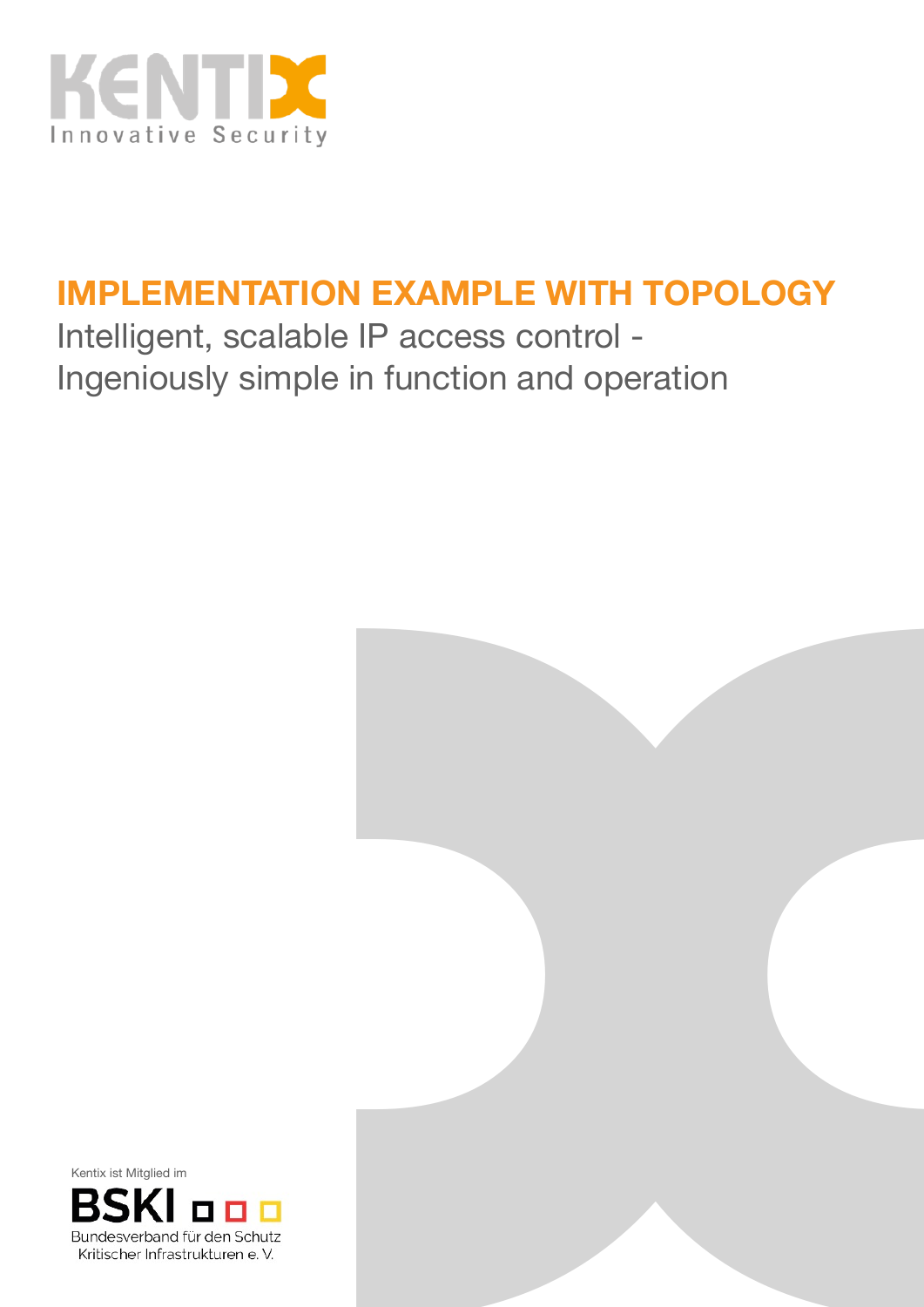## Intelligent, scalable IP access control - Ingeniously simple in function and operation

#### **The requirement**

Access control in companies and *organisations faces a variety of challenges. On the one hand, an appropriate level of protection must be established in the area of access management in accordance with legal and organisational requirements; on the other hand, efficient and resource-saving operation of the locking system, including the entire authorisation management, is essential.* 

*In order to meet these challenges, controlled electronic access via RFID transponder and/* or PIN code, including real-time *documentation of access and door status, must be established.*

#### **The Kentix system solution**

Access control is handled by the Kentix online IP access control system, in which each individual locking point is always online and is managed centrally in real time, e.g. via a web front.

IP wall readers with RFID and PIN code readers are used at the electromechanical access points (doors, gates, barriers, etc.), two of which are connected to a SmartRelay module. The SmartRelay module provides the power from its integrated PoE splitter that is required to open a lock in the event of an authorized booking. In addition, door contacts are connected to the SmartRelay module, which permanently monitor the status of the doors.

Doors into and in the building are equipped with the Kentix radio knob or the Kentix radio door handle, depending on the application. The radio locking units are connected via the Kentix AccessManager. Unlimited networking Access Manager and SmartRelay modules makes the system freely scalable across

*The management of the entire system and all authorisations should be as automated as possible from a central location. All system statuses (open doors, etc.) should be clearly monitored in a dashboard from any location and undesired statuses should be alarmed.* 

*Installation and operation should be costefficient and simple. Open interfaces should enable easy integration into third-party systems. Free scalability, modularity and costeffective, simple maintenance must be part of the solution concept.*

locations. Alarm zones can be armed and disarmed by authorized persons at any access point, including checking for forced movement.

Via an integrated web server application and/ or open interfaces (LDAP, ReST-API etc.), the system can be managed automatically from a central location in real time and authorizations can be granted or revoked. Furthermore, the system documents or, if necessary, alerts who has gained access, when and where. Remote opening of doors is also possible through the integrated software.

The simple, modern and resource-saving operation is realised by the KentixOS. The KentixOS is the integrated, freely scalable and modular IoT software platform that, in addition to the web front ends, provides open interfaces for easy integration into third-party systems (ReST-API, WebHooks, SNMP, LDAP, etc.). At the same time, the KentixOS is the basis for further AI analyses and visualiations.